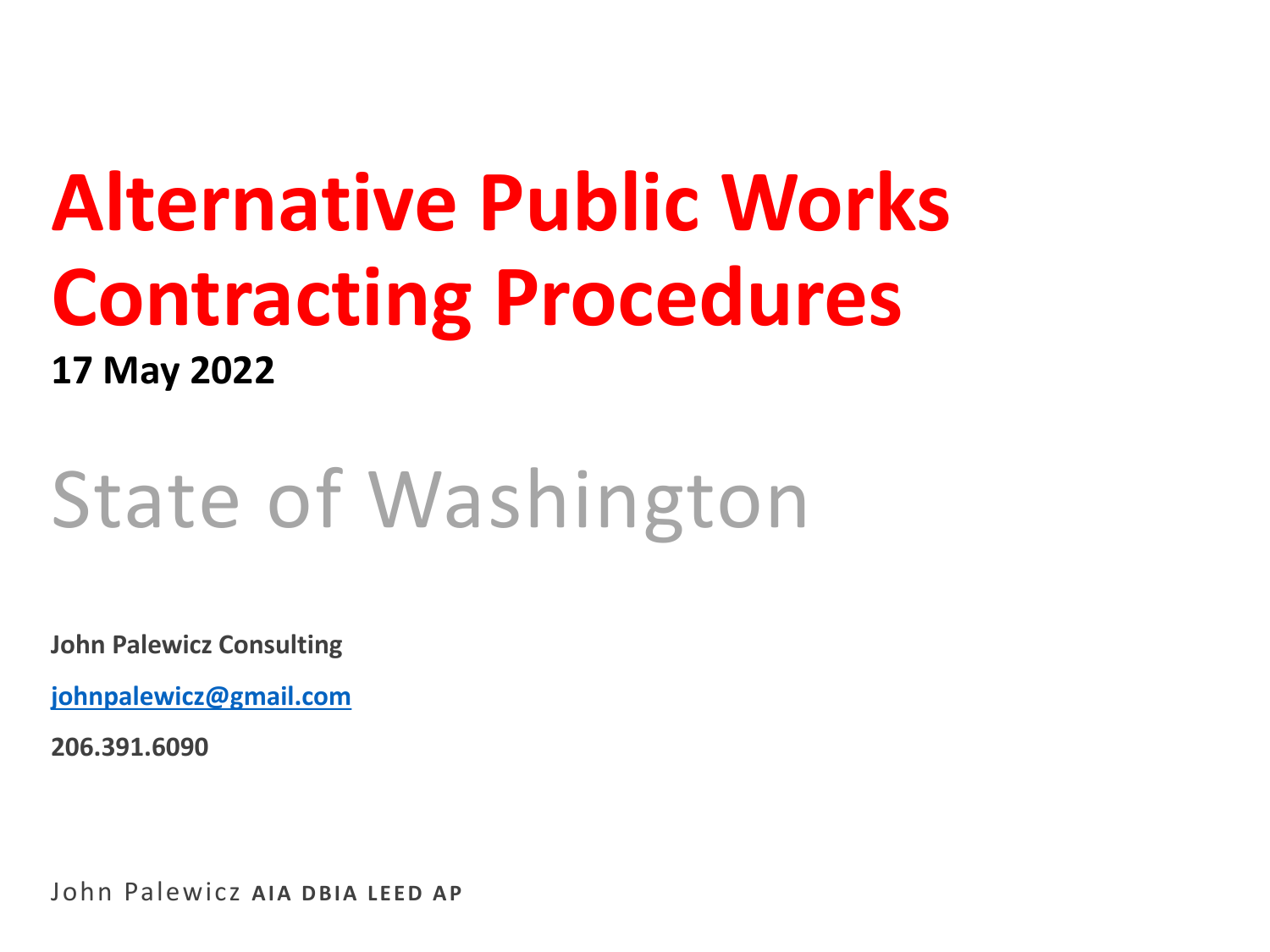# John Palewicz AIA, DBIA, LEED AP **Experience**

- Registered **Architect** with 15 years at NBBJ Architects
- 21 years with the UW **Capital Projects** Office
- 24 GC/CM and DB **projects**, \$1.2 billion
- **Project Review Committee** (PRC) 9 years, past Chair
- **AGC class** on GC/CM and DB instructor/panelist
- **CPARB Subcommittees** for DB and GC/CM reauthorization and Best Practices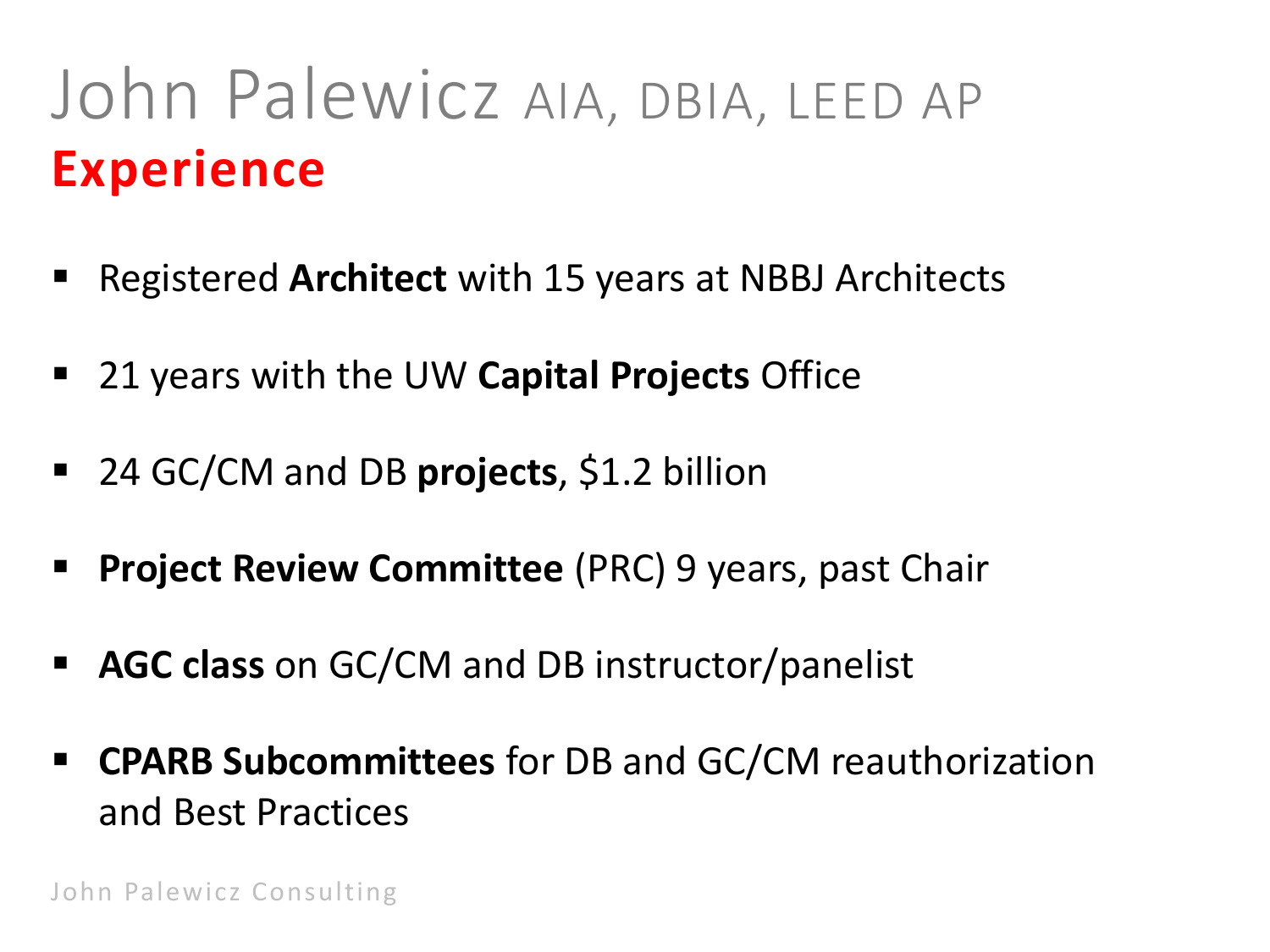# RCW 39.10

#### **Alternative Pubic Works in Washington**

- First authorized in **1991** for Department of Corrections
- **Expanded** to other agencies over time
- Re-authorized in 2021 until June 30, **2032**
- RCW **sunsets** if not re-authorized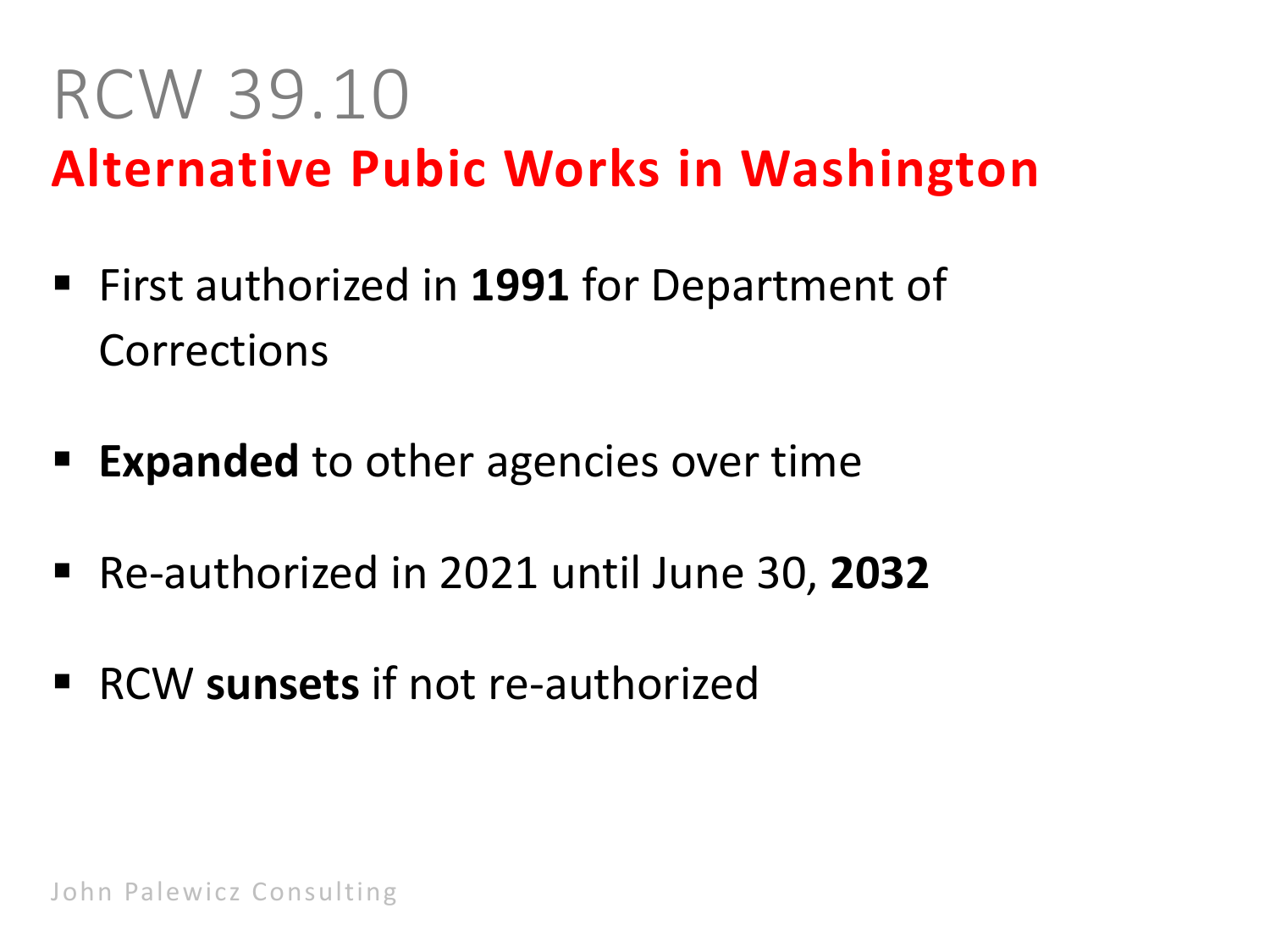#### RCW 39.10 **Contracting Procedures Allowed**

- 1. General Contractor/Construction Manager **(GC/CM)**
	- **Original** (mostly vertical construction)
	- **Heavy Civil** (mostly horizontal construction)
- 2. Design-Build **(DB)**
	- **Traditional** (Competitive or Best Design/Best Value)
	- **Progressive** (Qualifications Based Selection)
- 3. Job Order Contracting **(JOC)**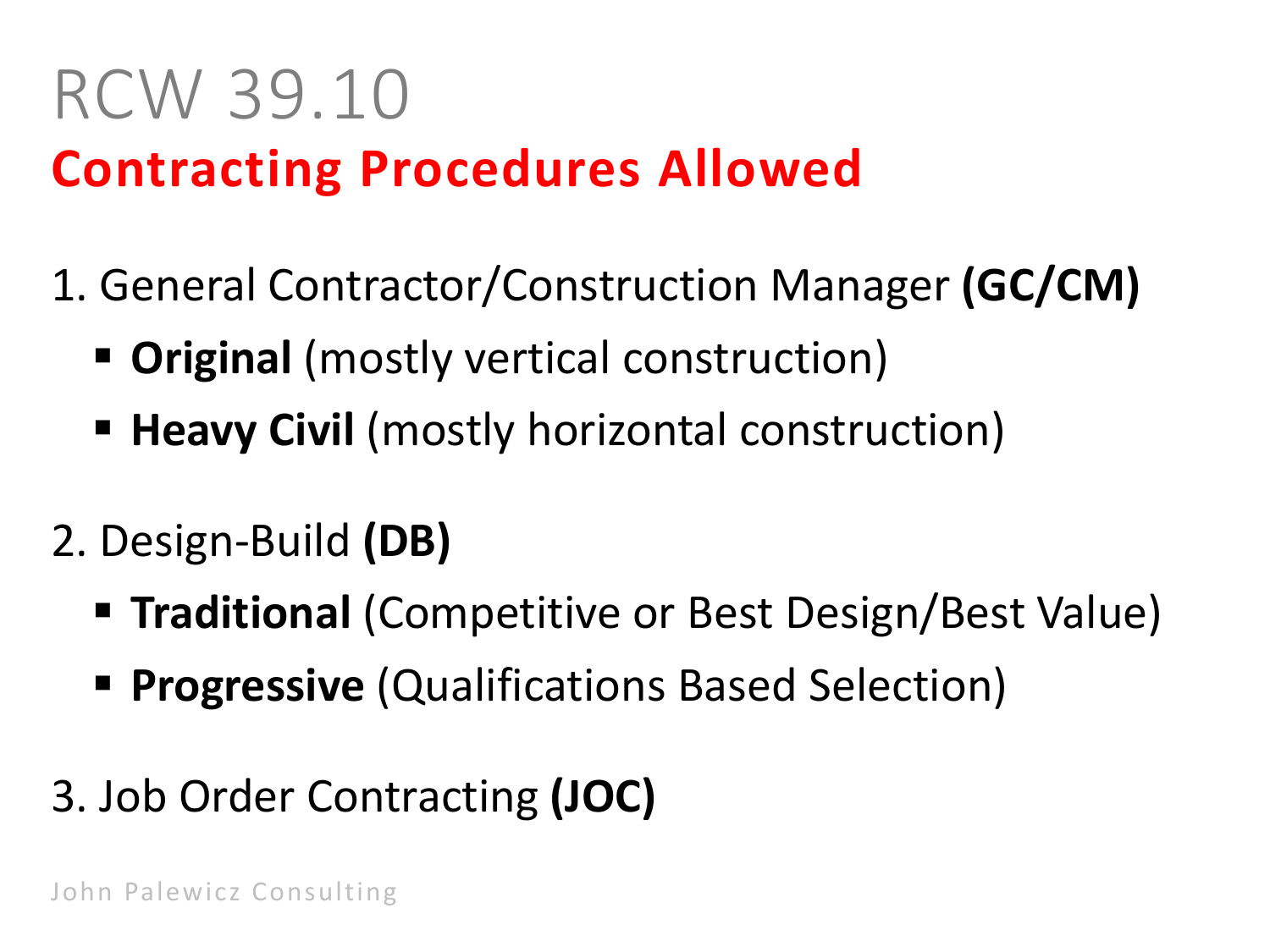#### RCW 39.10 **Project Review Committee (PRC)**

- CPARB appoints **30 members** of industry professionals
- **Approves** Public Agency use of GC/CM and DB projects
	- o Appropriate **use** of GC/CM or DB
	- o Ability of Agency to successfully **manage** the project
- **EXTE:** Certifies Public Agencies for 3 years use
- **Public meetings** every 2 months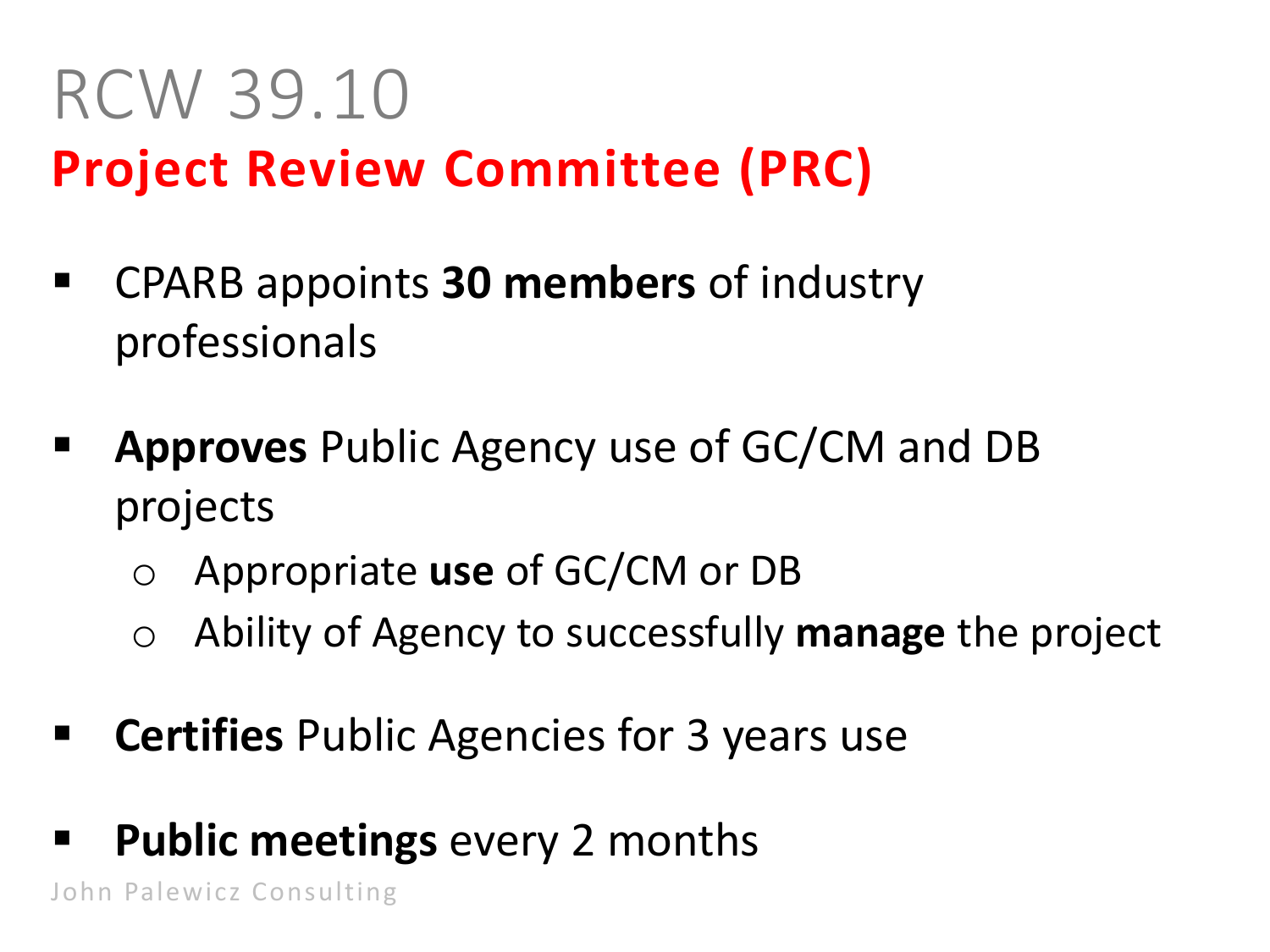# GC/CM **Definition**

- *"A firm with which a public body has selected to*
- *provide services during the design phase and*
- *negotiated a maximum allowable construction*  (MACC) *cost to*
- *act as construction manager and general contractor during the construction phase."*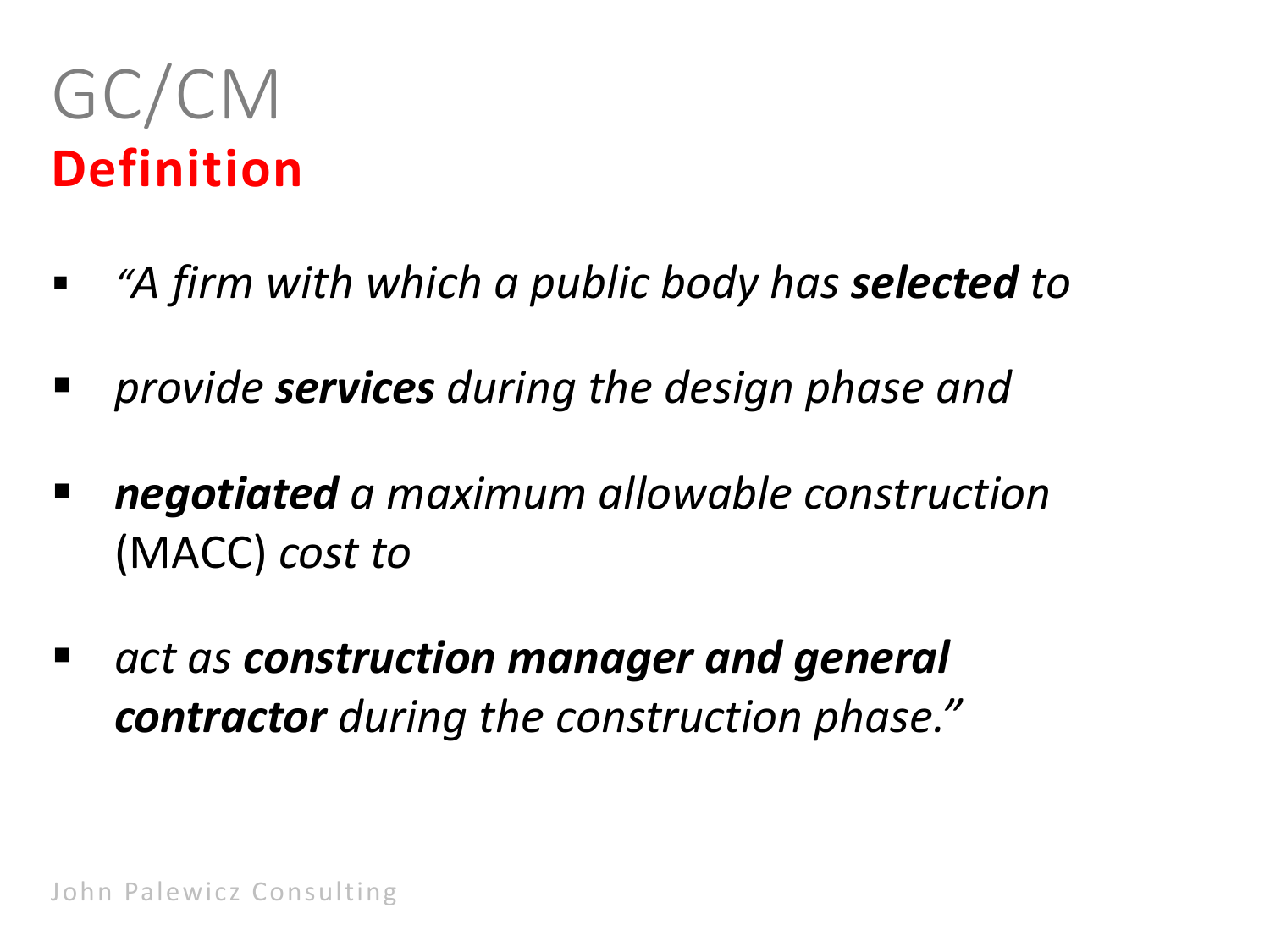# GC/CM

#### *Must meet one of the following criteria*

- *Complex scheduling, phasing or coordination*
- *Construction in a facility currently occupied/in use*
- *Design phase input from GC/CM is critical*
- *Complex or technical work environment*
- *Building has historical significance*
- *Designated as Heavy Civil*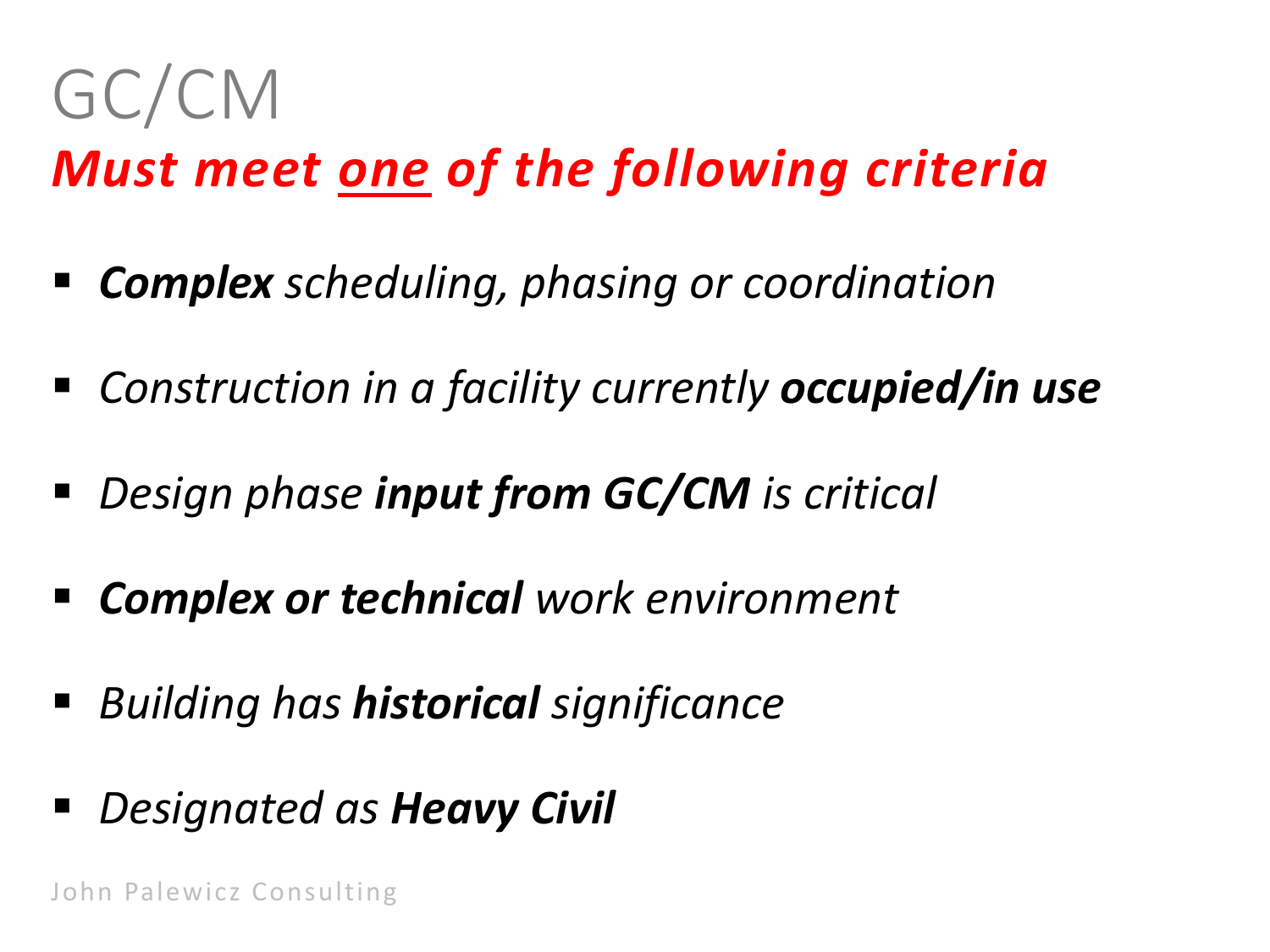# GC/CM **Selection Process**

- **RFP** (RFQ) to pick qualified firms (5 or less) o **Qualifications** and experience to do this project
	- o **Scored** by selection committee
- **Proposed teams may be interviewed (optional)** o **Scored** by interview committee
- **Fee** (other price related factors) are competitively bid (RFFP) o Scored based on sliding scale
- **Highest scoring** firm is selected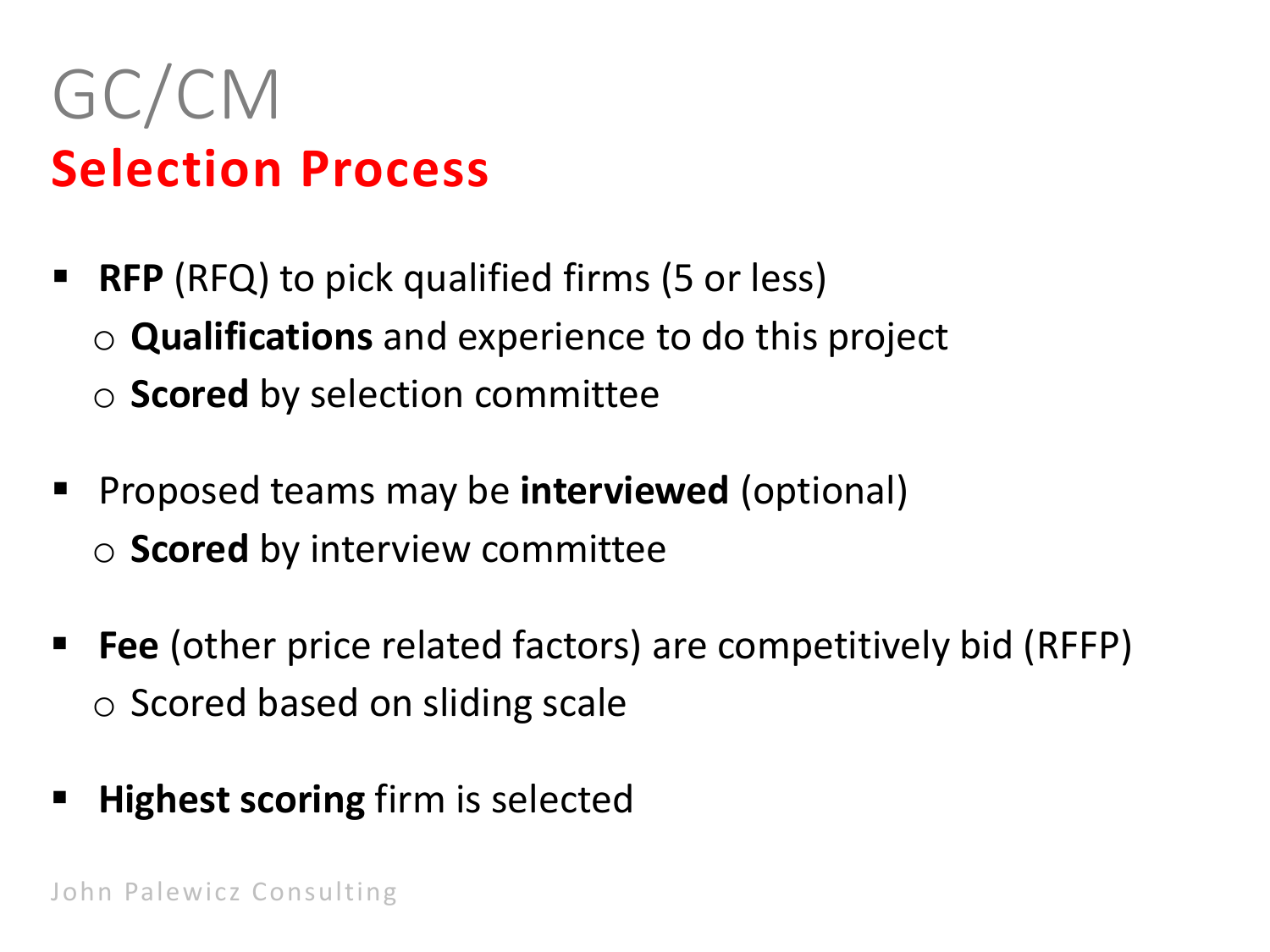# GC/CM **Characteristics**

- Owner selects the designer and GC/CM **separately** (+/-)
- Owner is able to pick the **team members** to work with (+)
- **Preconstruction** services for (+)
	- $\circ$  estimating, scheduling, constructability, phasing, investigation, value engineering, etc.
- **Major** subcontractors can be picked (+)
	- $\circ$  \$3 million
	- o Similar selection as for GC/CM
	- o Negotiate and audit this work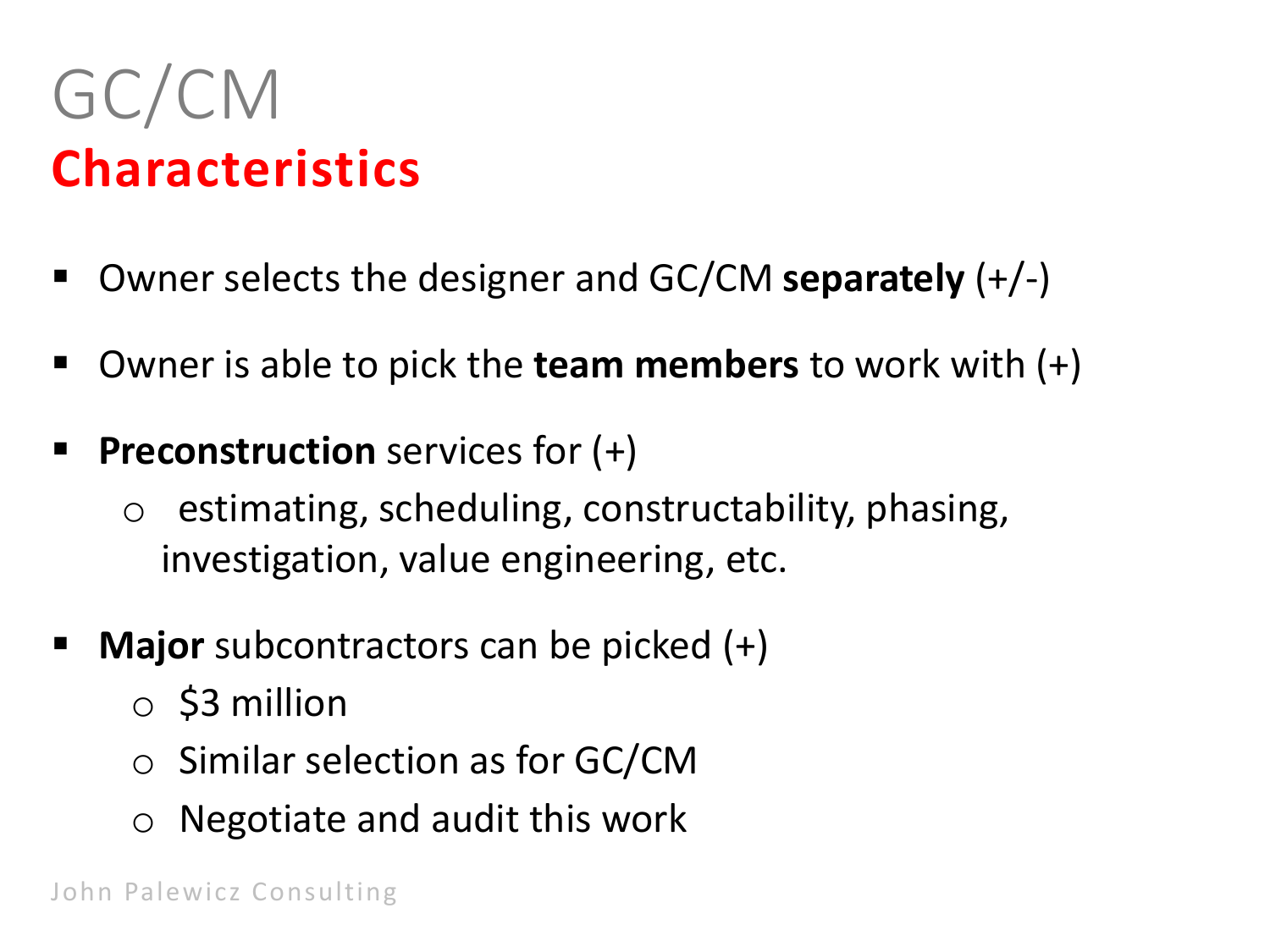# GC/CM **Characteristics**

- Cost is not known until documents are **90% complete** (-)
- All subcontract work, with exceptions, must be **bid out** (-)
- GC/CM can bid and perform up to **30%** of MACC (+)
- Owner has **separate contracts** with designer, contractor (+/-)
- Project can **start early** with mini-MACCs (+)
- GC/CM **manages** subcontractors, change orders (+)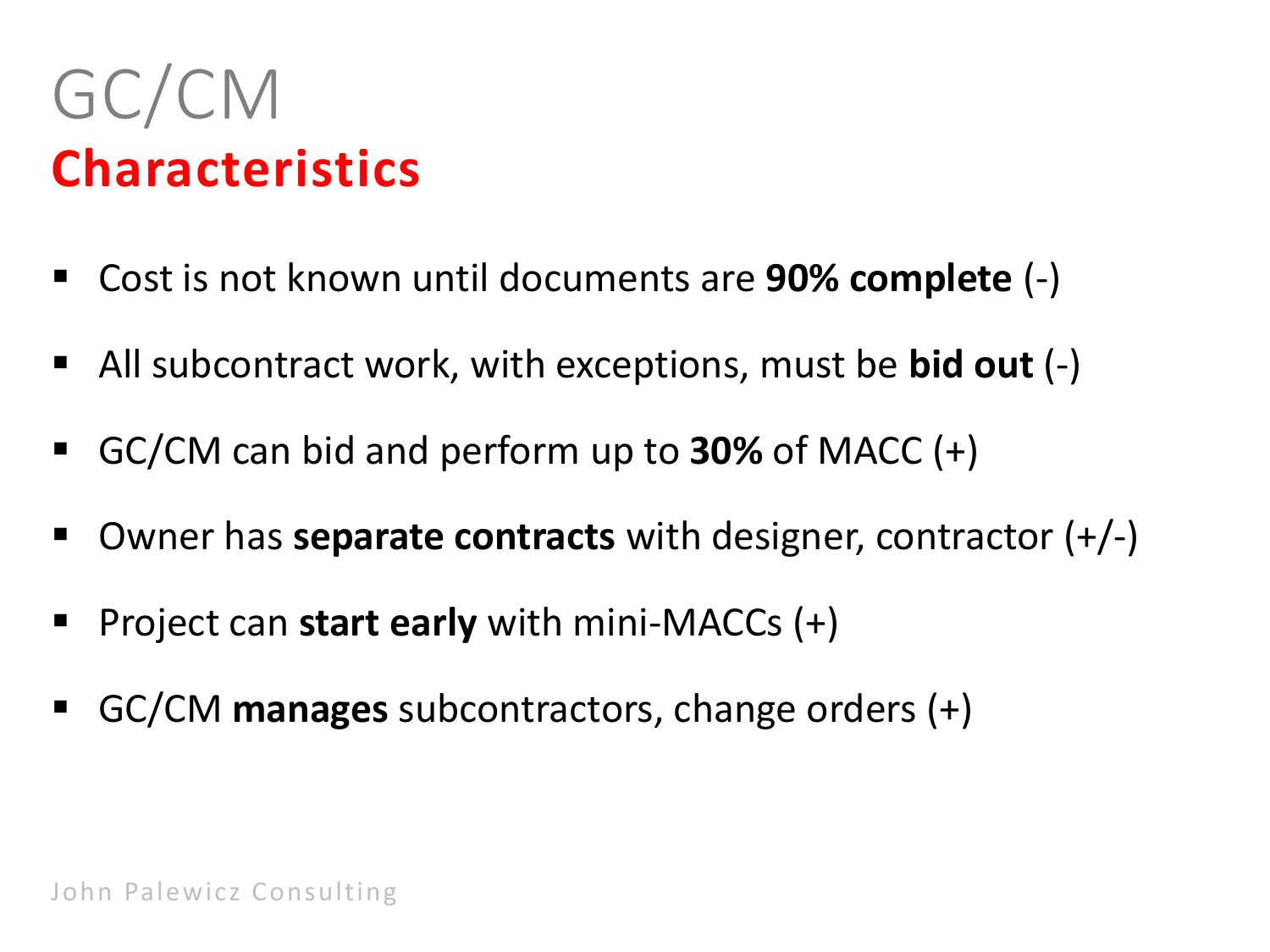# GC/CM **Characteristics**

- *"Heavy Civil construction project means a civil engineering project, the predominant features of which are infrastructure improvements."*
- **Heavy civil allows up to 50% of MACC to be** negotiated with GC/CM (+)
	- o **Fee** for negotiated work part of RFFP
	- o Also GC/CM can bid and perform up to **20%** (+)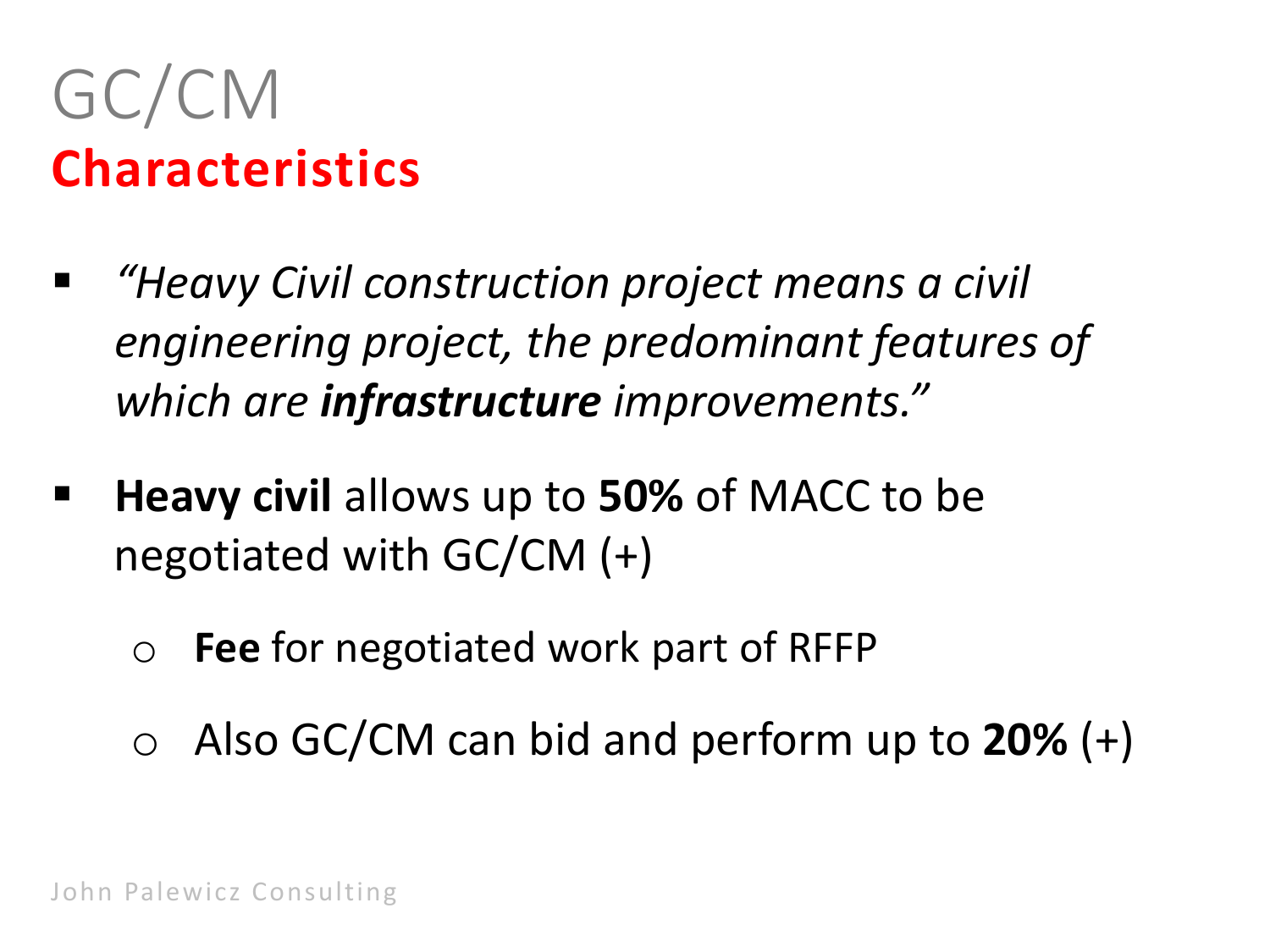# Design-Build (DB) **Definition and Uses**

- *"Means a contract between a public body and another party in which the party agrees to both design and build the facility, portion of the facility or other item specified in the contract."*
- Total project cost over **\$2 million** (some exceptions) o Construction activities are **highly specialized**, or
	- o Opportunities for greater **innovation or efficiencies**, or
	- o Significant **savings in construction time**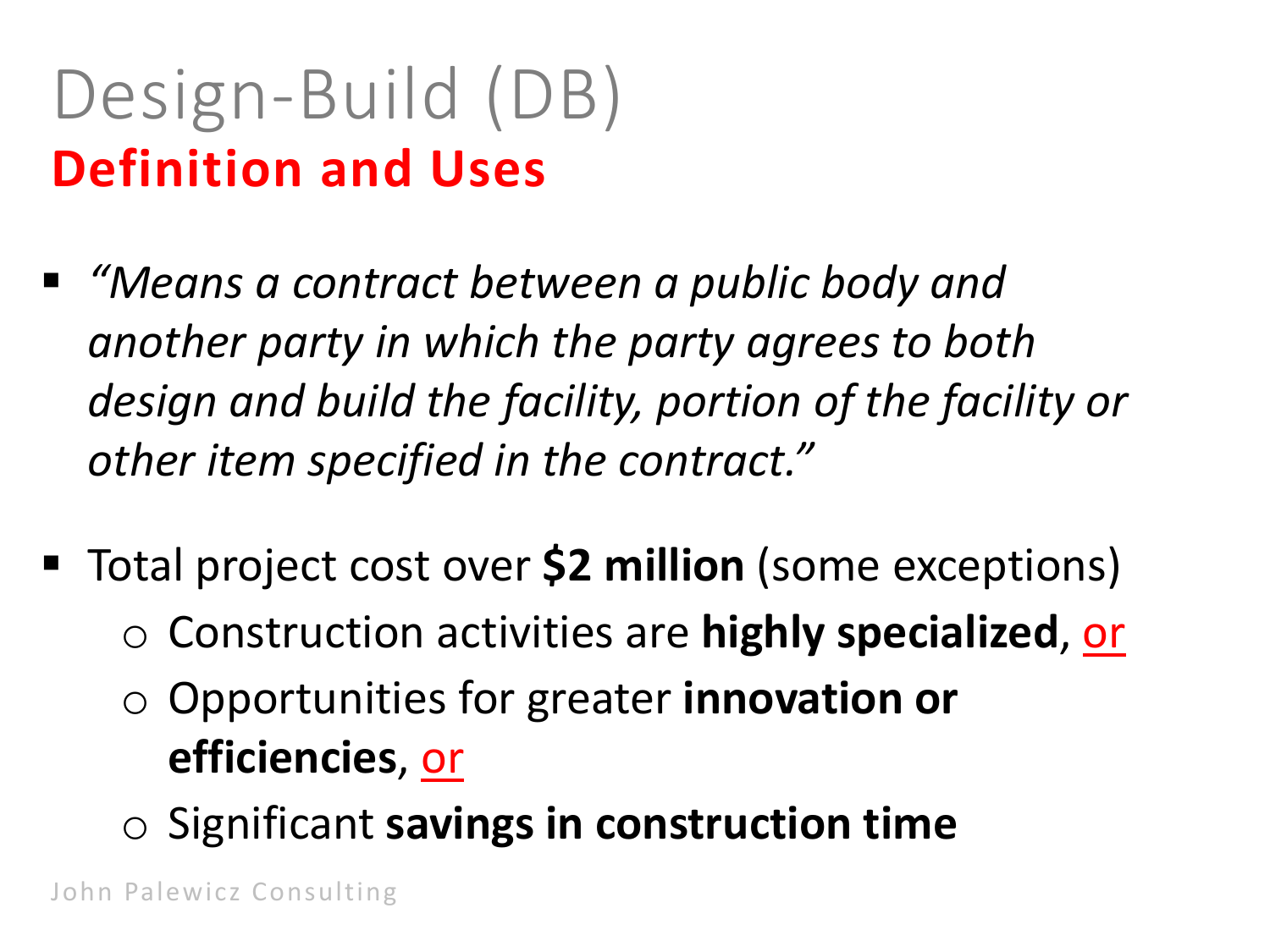#### Design-Build **General Process**

- **RFQ** to pick qualified firms (5 or less)
- **RFP** is prepared and issued
- **Proprietary** meetings and/ or **interviews**
- **PERTIME:** Detailed information prepared to respond to the RFP
- May include **Prescriptive** and/or **performance** specifications
- May include **"bridging"** design
- **One** DB Contract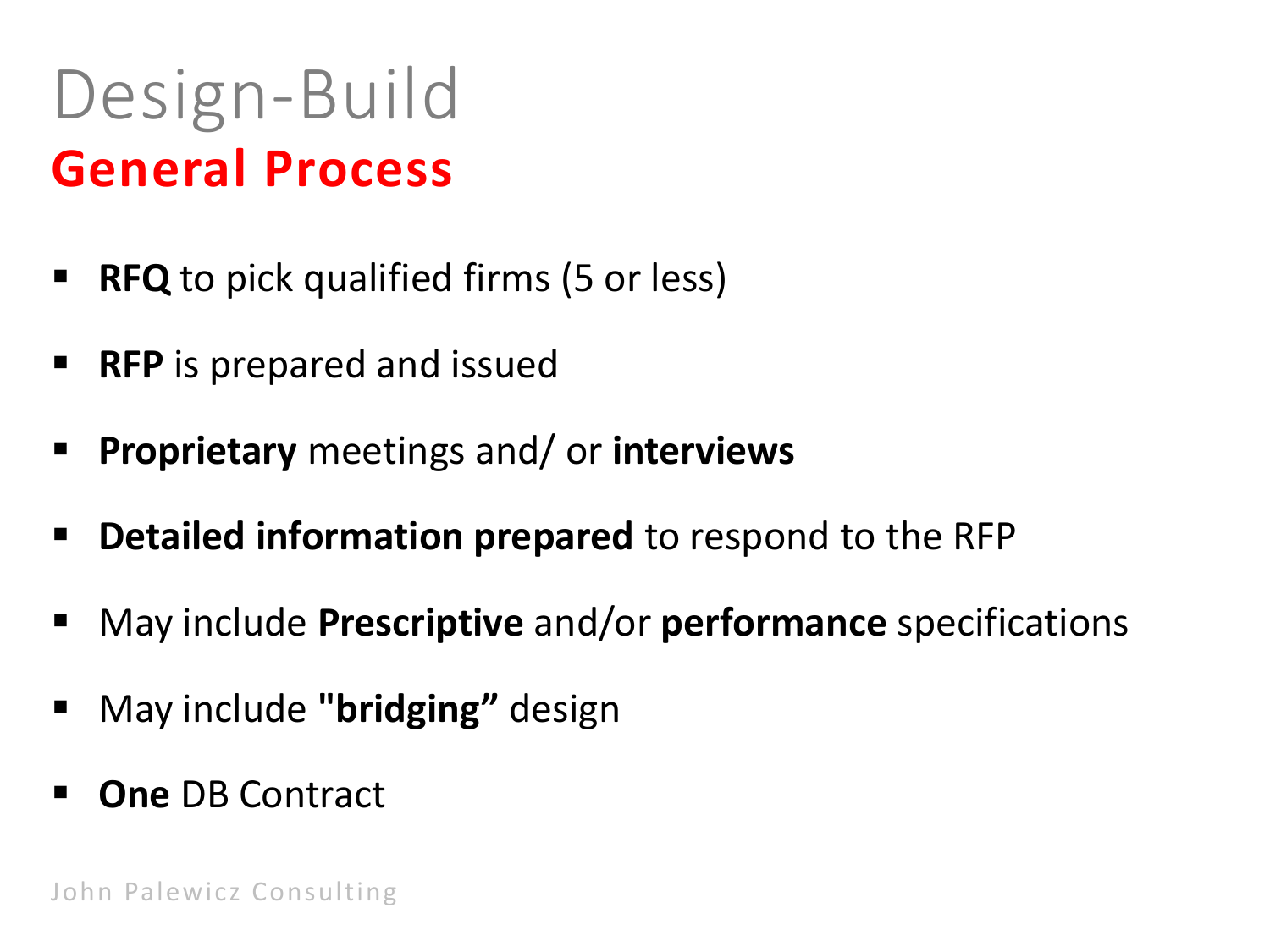# Design-Build(DB) **Traditional (Best value/fixed price)**

- Finalists (usually 3) submit proposals with **design** and **cost**
- **Selection** is made based on weighted evaluation factors
- **Prioritize towards design or cost**
- Law allows choice to be made on **cost only**, if all are qualified
- **Honorarium** paid to proposers not selected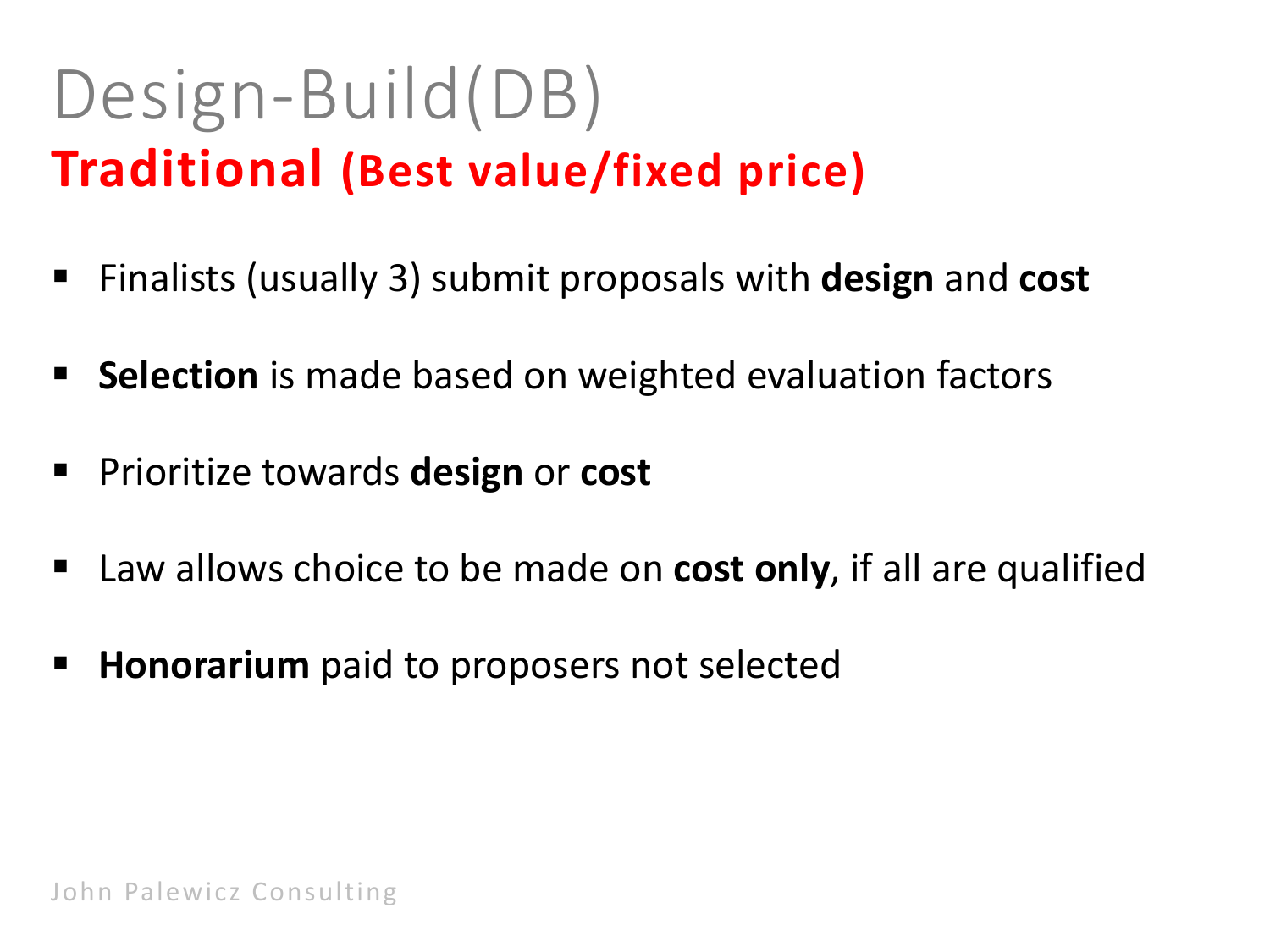### **Traditional Characteristics** Design-Build(DB)

- Owner has **multiple** designs with costs to choose from **(+)**
- Project can benefit from teams' **competitive innovation (+)**
- Owner can benefit from **competitive pricing (+)**
- Owner **prepare and issue** detailed design information **(-)**
	- o **Performance** specifications encourage innovation
	- o **Prescriptive** specifications get what you want
	- o **Bridging** documents usually 30% to 60% documents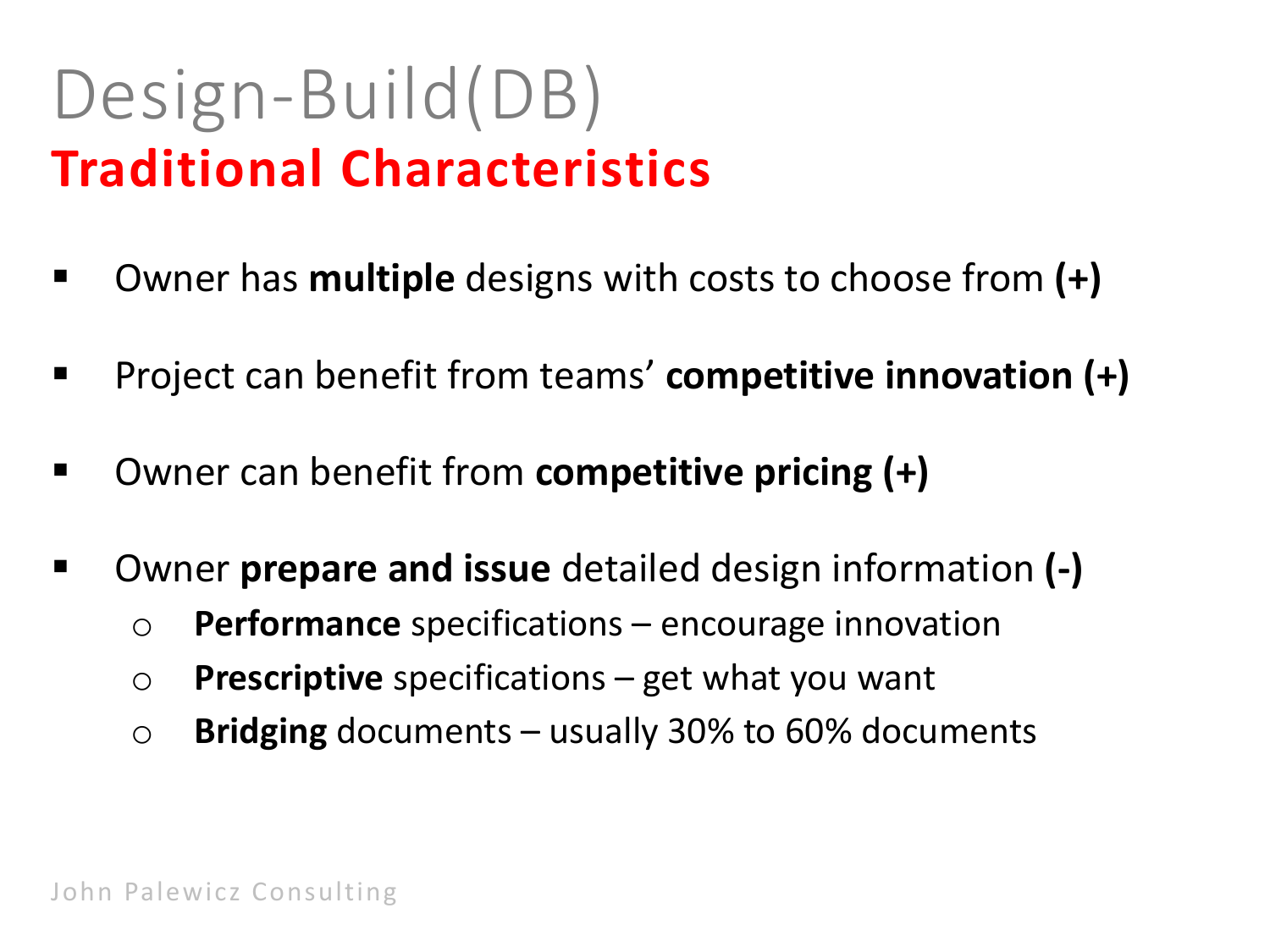# **Traditional Characteristics** Design-Build Traditional

- **Honorarium** must be paid to proposers not chosen **(-)**
	- o *"Sufficient to generate meaningful competition"*
	- o *"Recognize the effort required to meet criteria"*
	- o **Inadequate** compensation for the design-build team efforts **(-)**
- Project costs are **verified** by the market (+)
- Potential for **disappointment** of the performance design **(-)**
- Minimal owner **involvement** during competitive design **(-)**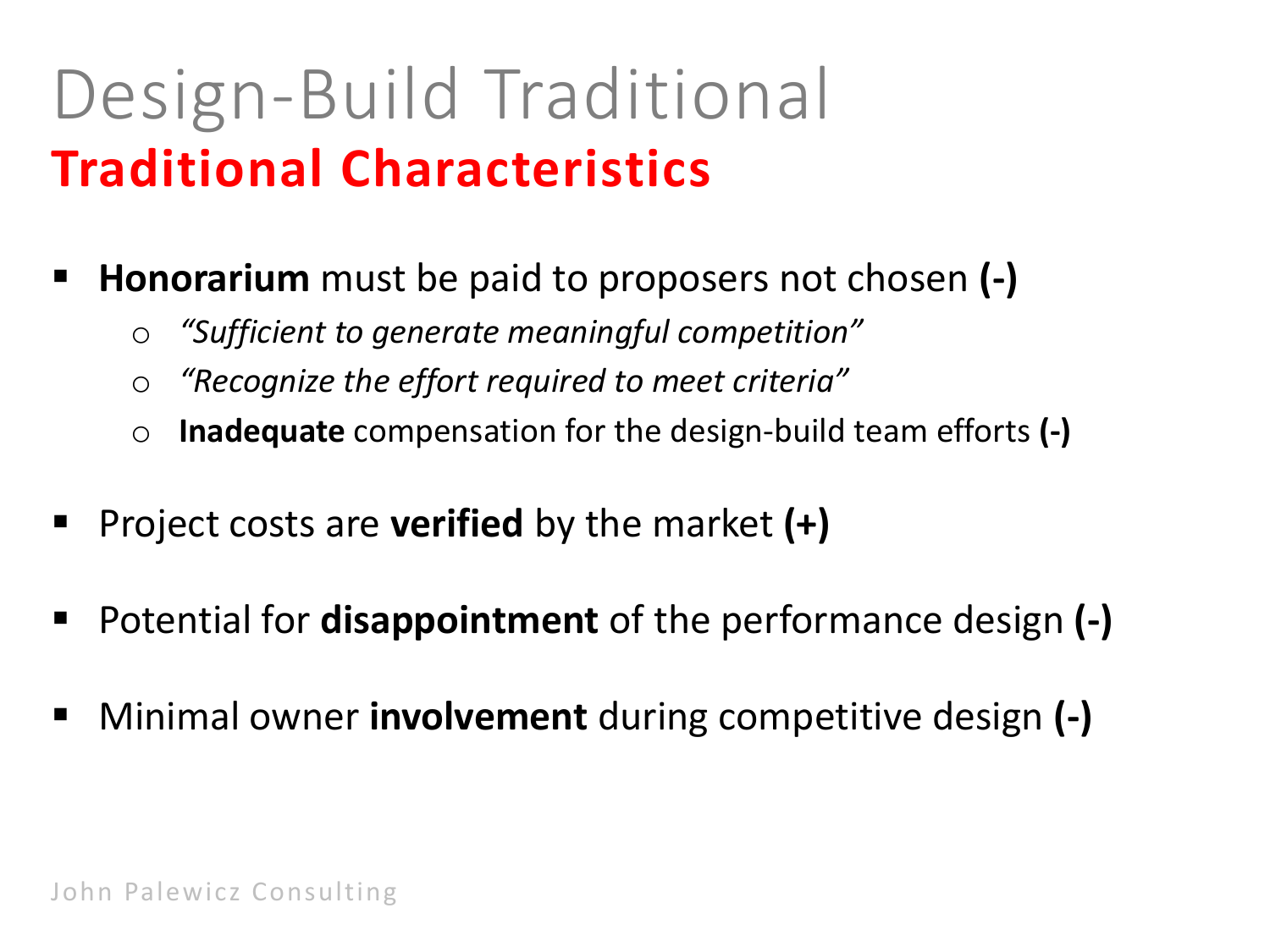# Design-Build (DB) **Progressive**

- Allowed based on **2013** revisions to RCW 39.10
- **RFQ** to pick qualified firms (5 or less)
- **RFP** does not include detailed design information
- **Selection** is made based on weighted evaluation factors
- **"Cost or price-related factors"** must be included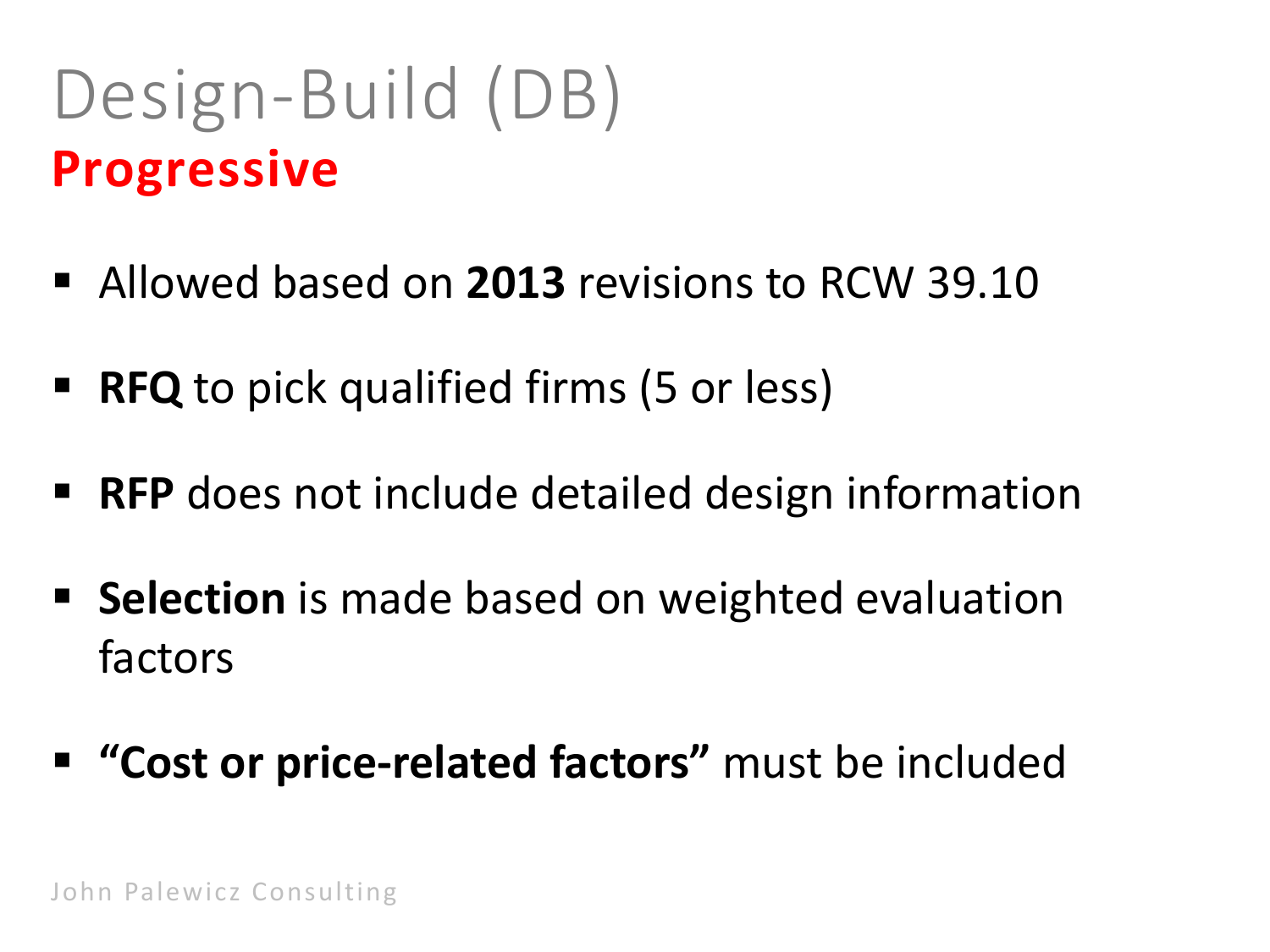# Design-Build (DB) **Progressive Characteristics**

- **2** phases of contract
	- o **Phase 1** Preliminary Design (60% +/-) to establish GMP
	- o **Phase 2** Complete Design, Permit, Build
- Team works with owner to **define** and **design** the project **(+)**
- **Cost** is negotiated between team and owner **(+/-)**
	- o Time and Expensed with Guaranteed Maximum Price (GMP)
	- o Lump Sum
	- o Combination
- **Off Ramp** between phases **(+/-)**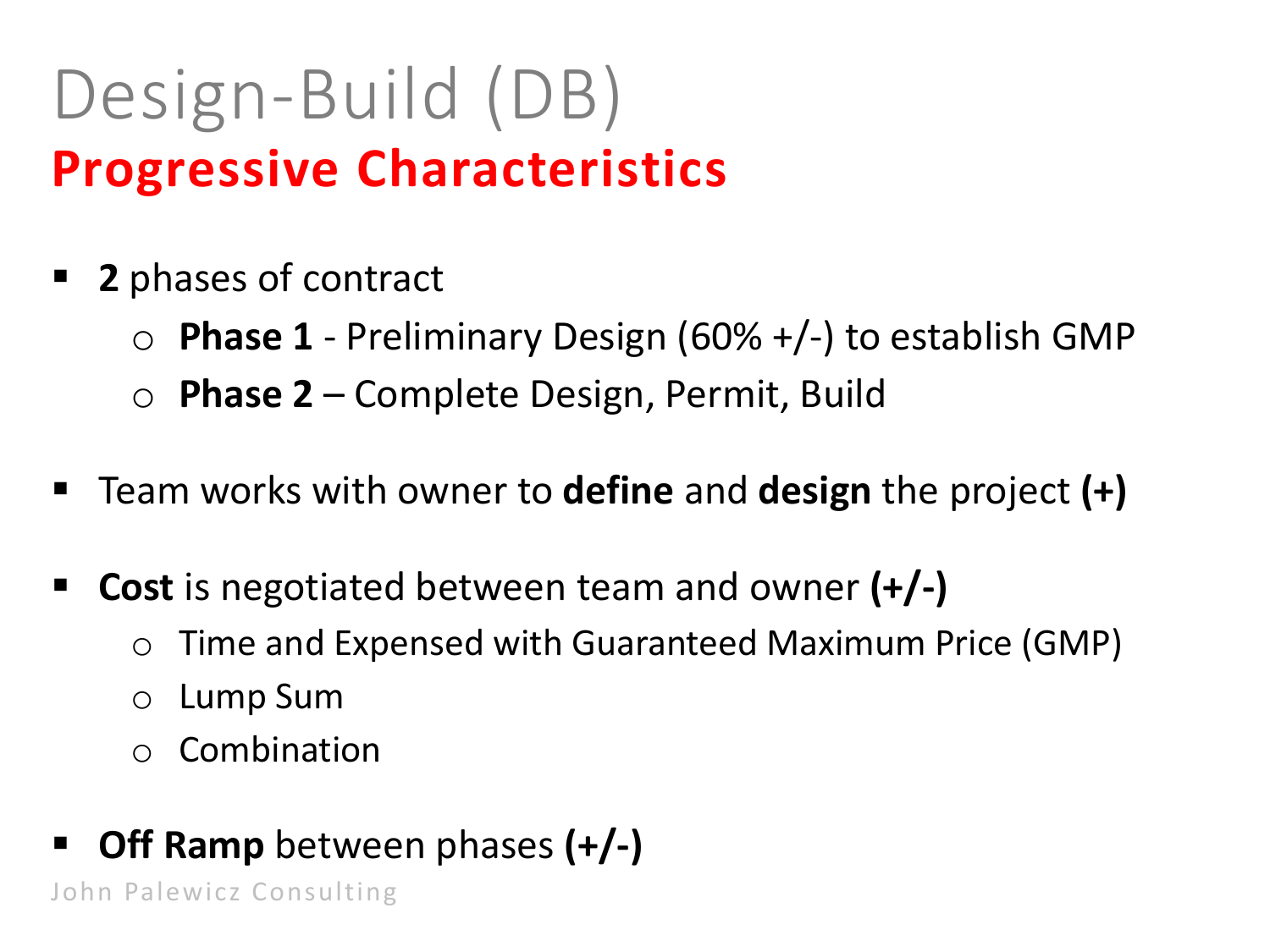## **Progressive Characteristics** Design-Build (DB)

- Owner **picks** the firm and team to work with **(+)**
- Owner **does not** need to issue detailed design information **(+)**
- Owner and team **together** make **design** decisions **(+)**
- Design work can start **sooner** with the Owner **(+)**
- Owner and team **together** develop the scope and **cost (+)**
- Project **cost is determined** before design completion (+)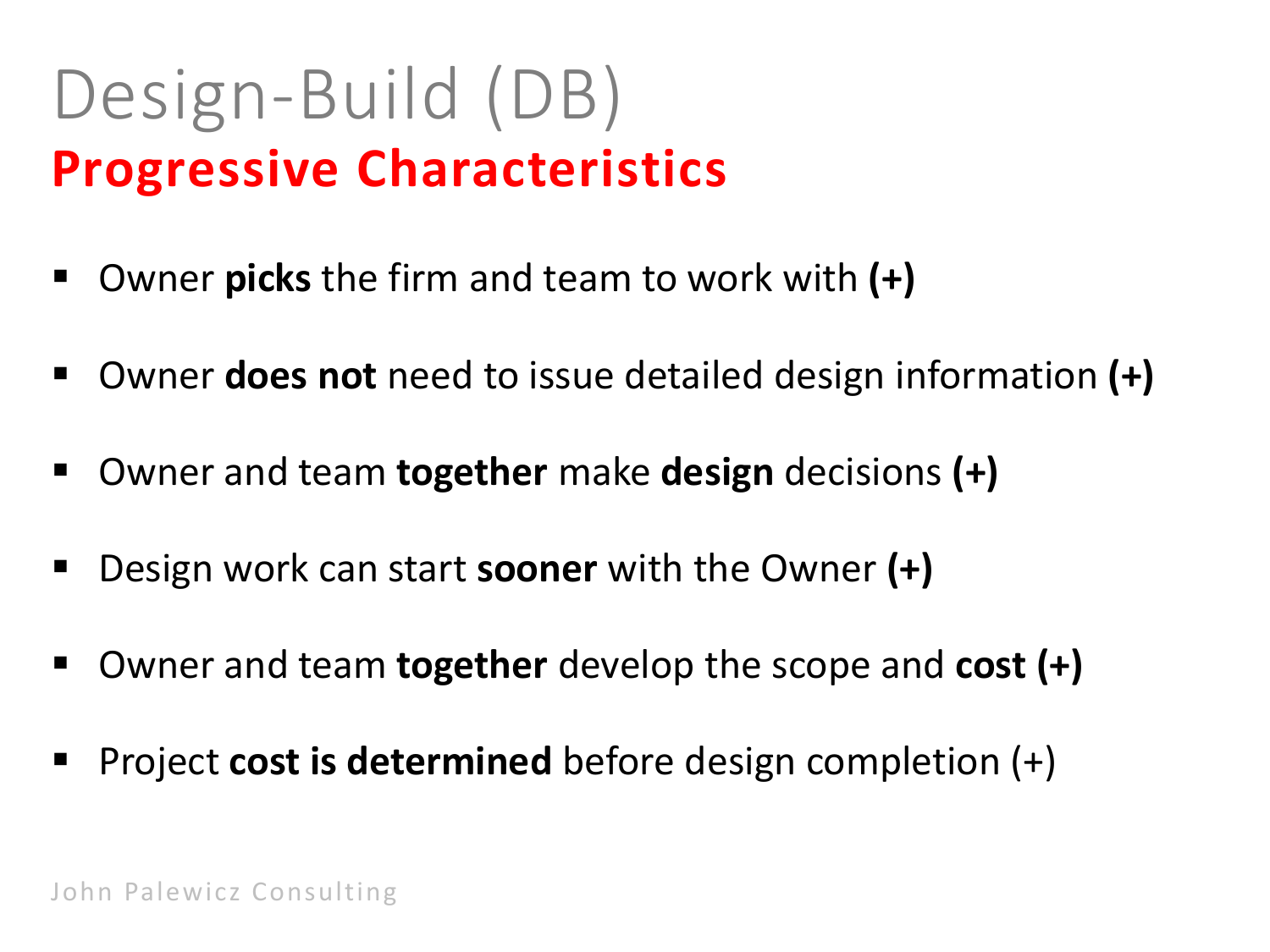#### **Progressive Characteristics** Design-Build(DB)

- Owner pays much smaller **honorarium** to proposers **(+)**
- Proposers do not need to **prepare** designs with costs **(+/-)**
- Owner may not benefit from **competitive** innovation and pricing **(-)**
- Costs need to be verified and are **harder to defend (-)**
- Construction can **start early (+)**
- **Subcontractor** choice, input, design assist, pricing l**(+)**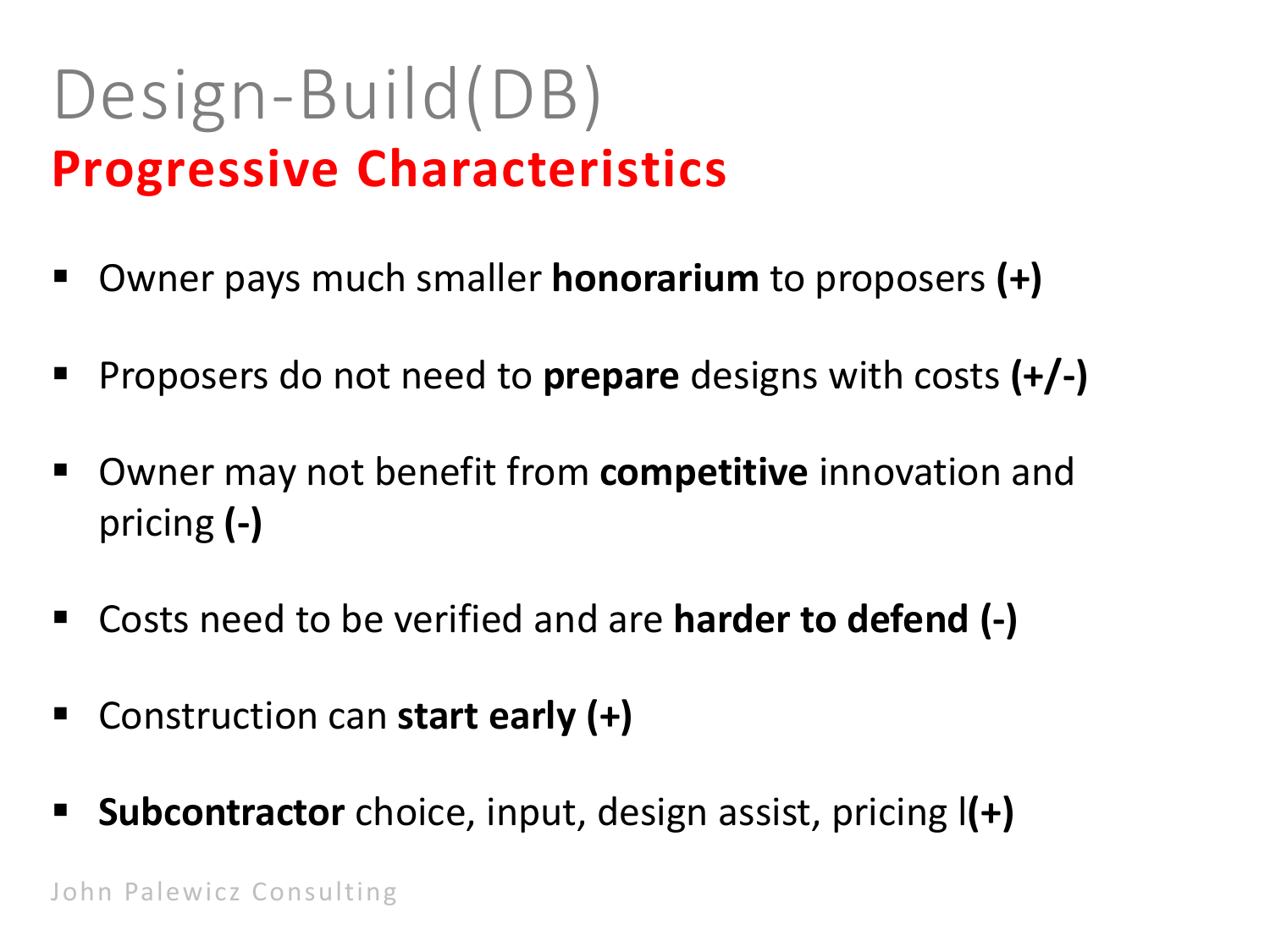# Job Order Contracting (JOC) **Definition**

- "*Contract in which the contractor agrees to a fixed period, indefinite quantity delivery order contract which provides for the use of work orders for public works as defined in RCW 39.04.010"*
- General Contractor is selected based on **qualifications** and *"coefficient adjustment to the listed unit price book"*
- Design drawings can be **less detailed**
- **Term contract**, with minimum amount guaranteed, with individual **work orders** for each project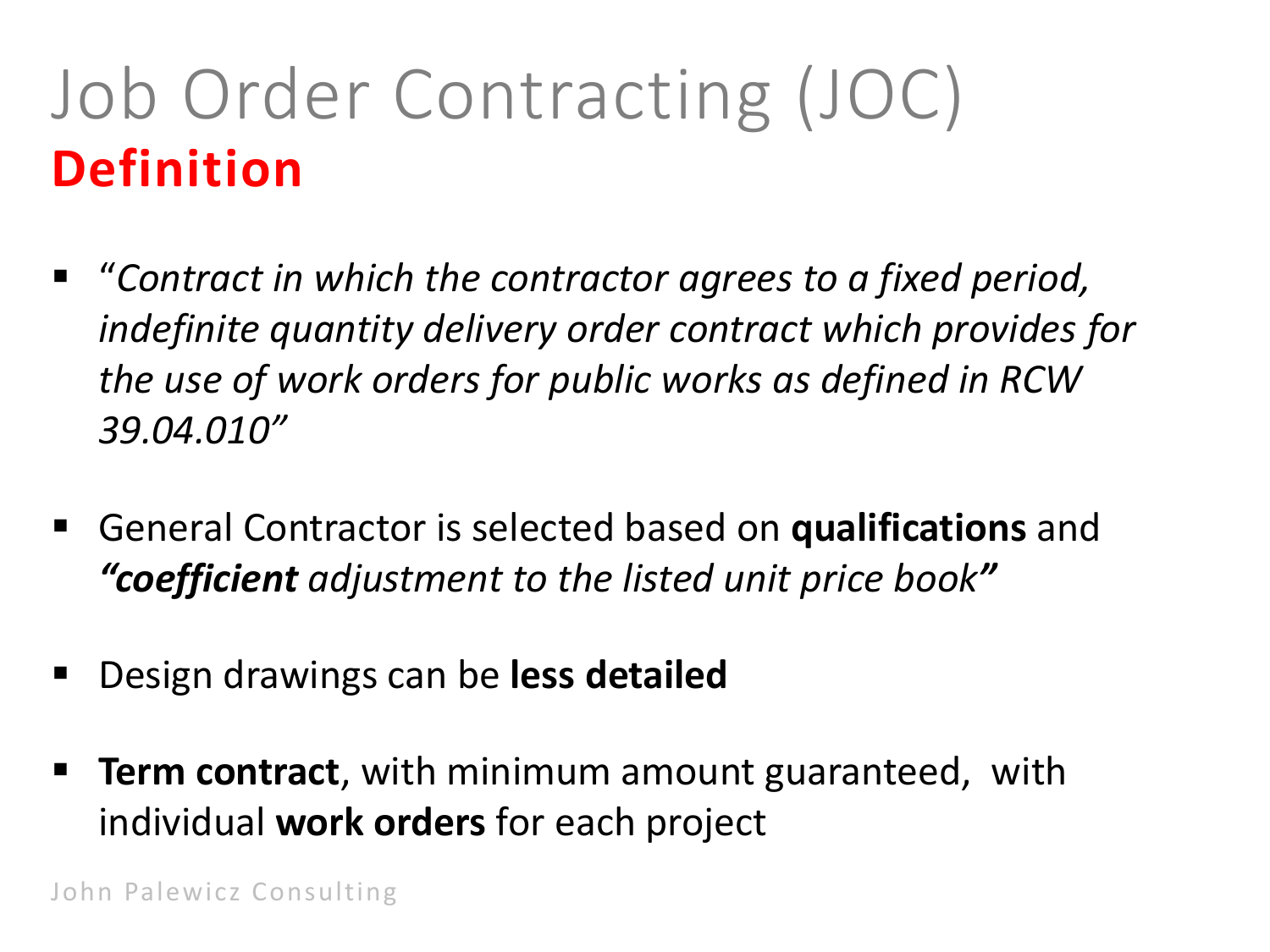# Job Order Contracting (JOC) **Characteristics**

- Maximum \$4 million per year (\$6m for DES, **larger cities)**for a 2 years plus 1 year terms
- Maximum 3 contracts at a time (6 for DES)
- The cost of work is negotiated based on a **specific unit price book** ( such as Means)
- **90%** of work must be subcontracted out